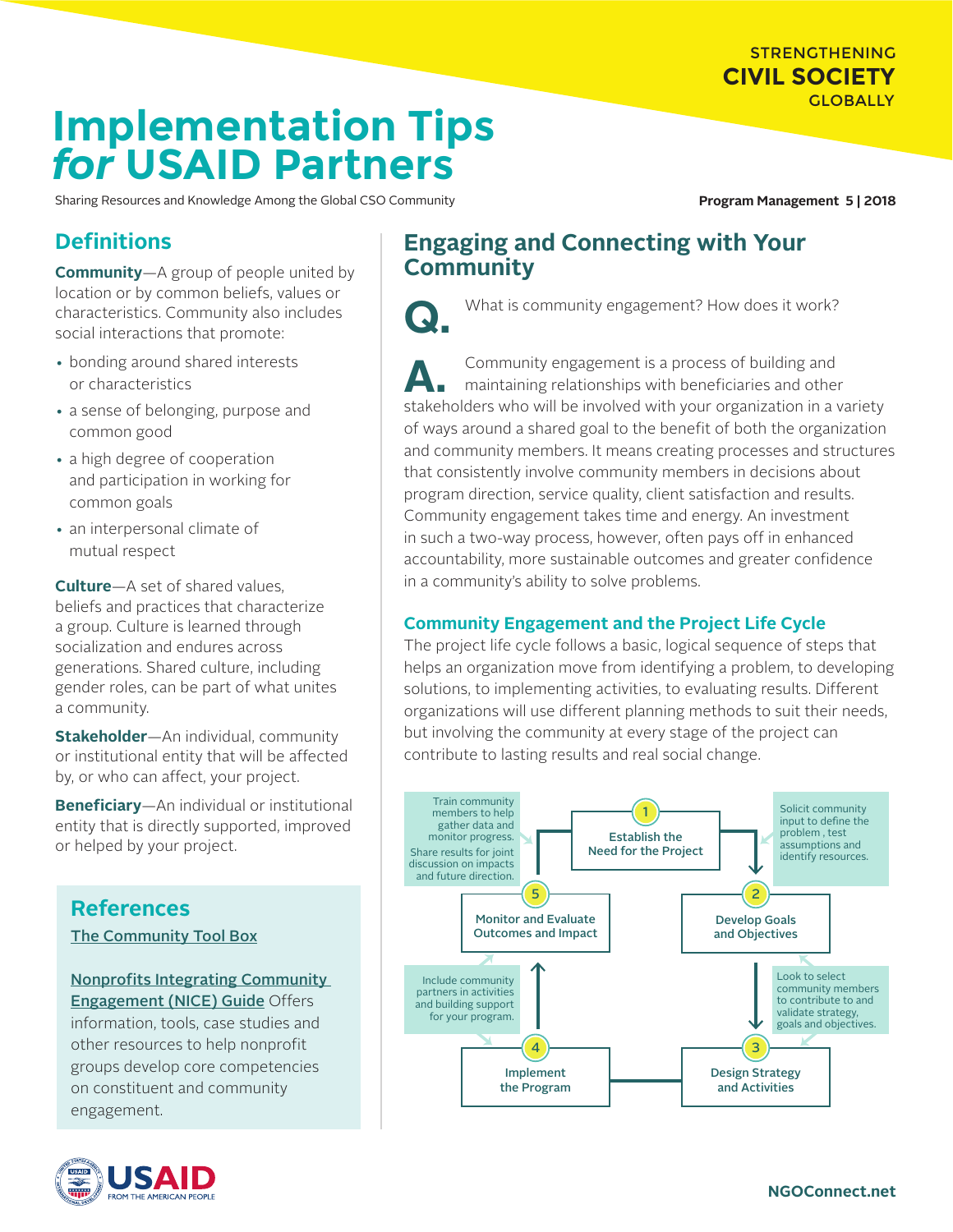*Engaging your community will help your organization achieve longlasting results and real change*

## **Outreach vs. Community Engagement**

Many people use the terms "outreach" and "engagement" interchangeably, but they are not the same. Here are some important distinctions.

#### **Outreach**

- Is primarily one-way, like a radio broadcast
- Focuses on talking to people, rather than listening
- Means approaching an audience or community with information
- Focuses on educating people
- Should be an important part of both a communication and community engagement strategy

#### **Engagement**

- Requires building ongoing, two-way relationships based on trust
- Involves listening to people
- Means working collaboratively to address community concerns
- Is integrated with an organization's culture, strategy and practices
- Means working with the community to identify solutions together
- Focuses on a conversation—an ongoing dialogue to develop understanding

In both cases, using local experts and consultants can help to ensure that you are reaching out to and engaging the community appropriately and effectively.

*Source: The National Center for Media Engagement*

#### **Establish the Need for the Project**

To help determine why an intervention is necessary, test your assumptions and check that your information is current and accurate by soliciting input from people who are most affected by the problem as well as those who can influence outcomes. Identifying needs and resources before starting a program means that you know from the beginning what you are dealing with and are less likely to be surprised later by something you didn't expect.

Depending on the issue, you may want to consult formal and informal leaders, men and women, young people, old people, technical experts, teachers and businesses. The more diversity among the people you engage, the more different opinions will likely be expressed and discussed; that means better decisions may get made.